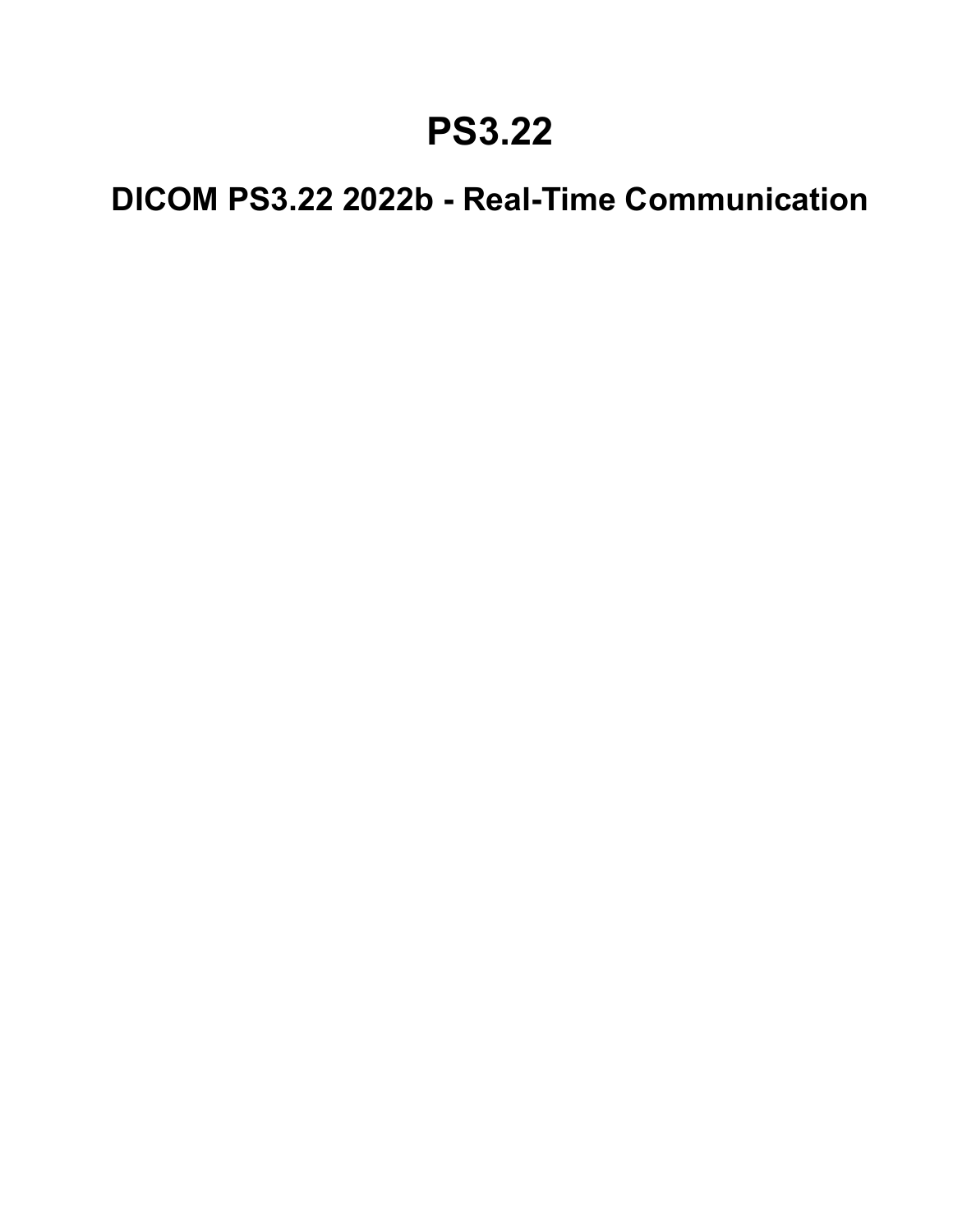### **PS3.22: DICOM PS3.22 2022b - Real-Time Communication**

Copyright © 2022 NEMA

A DICOM® publication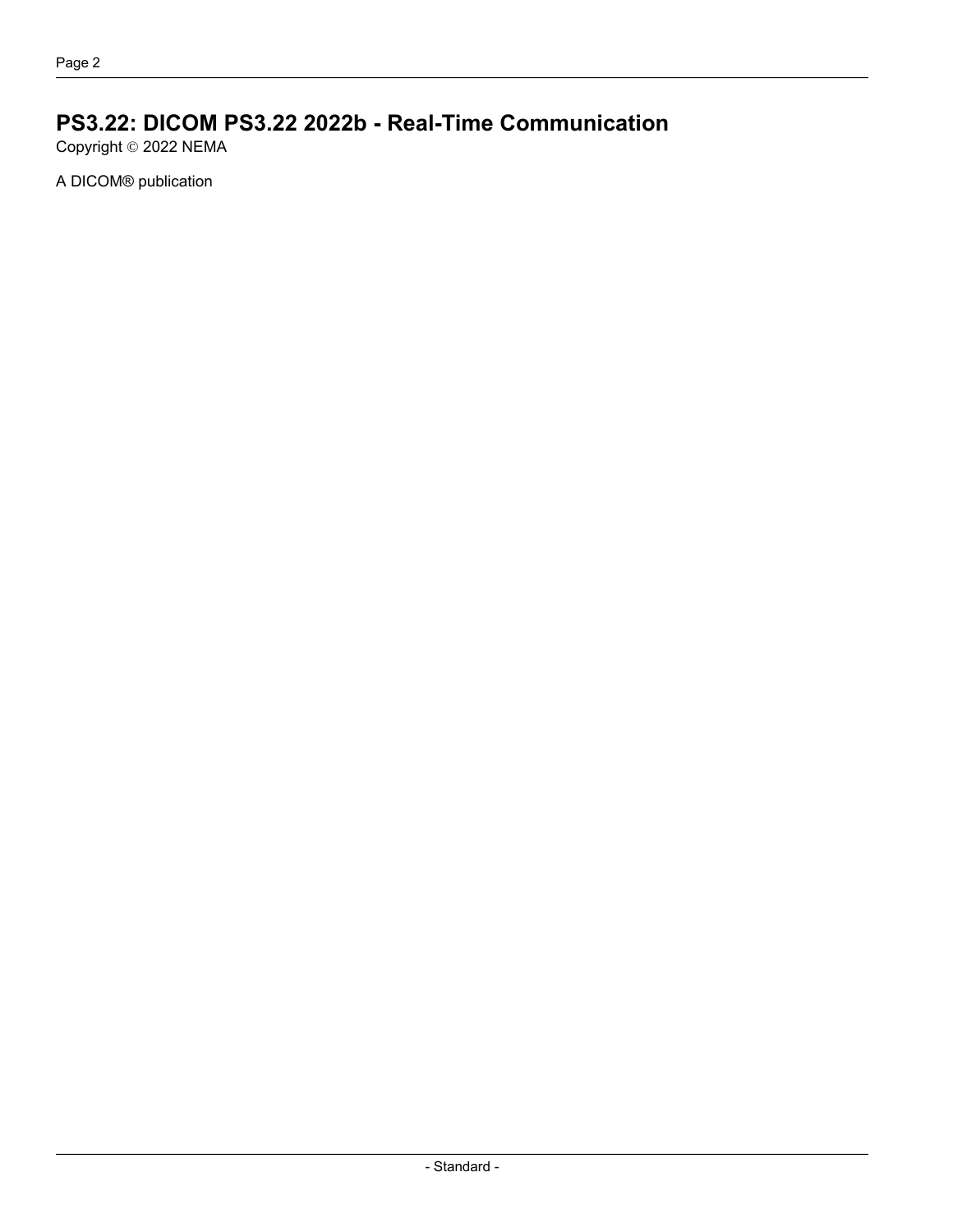### **Table of Contents**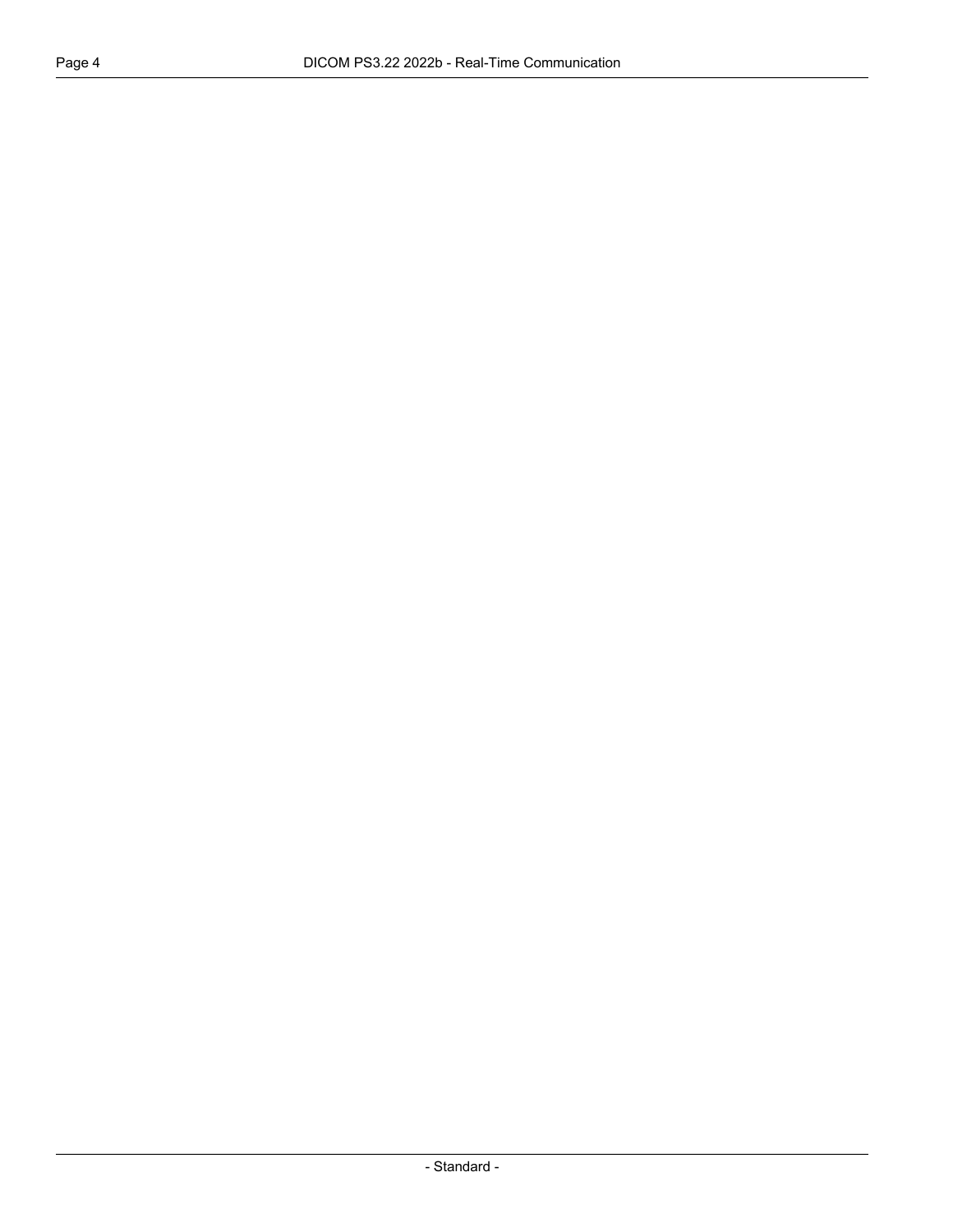### **List of Figures**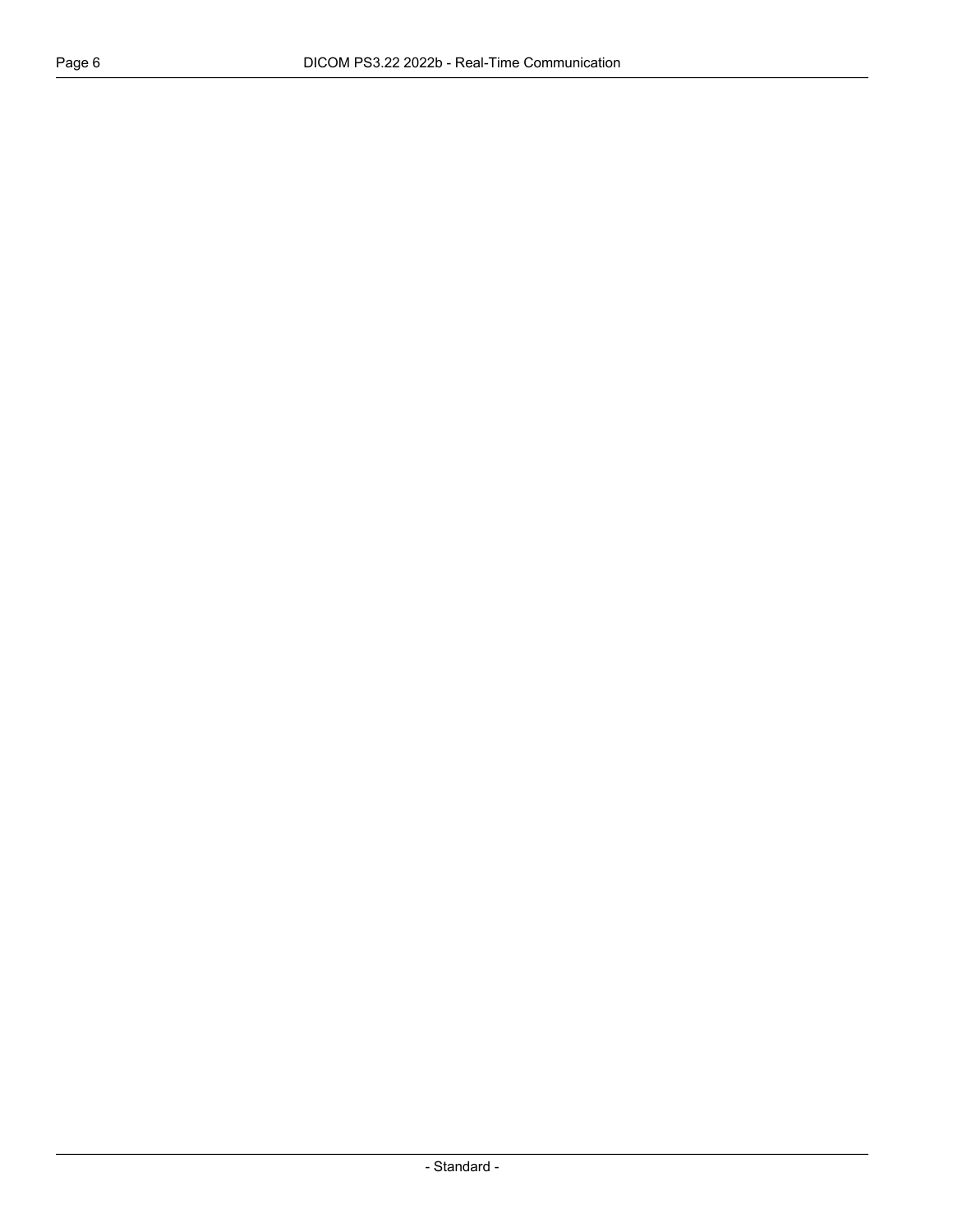### **List of Tables**

| 7.2-1 Standard SOP Classes |  |
|----------------------------|--|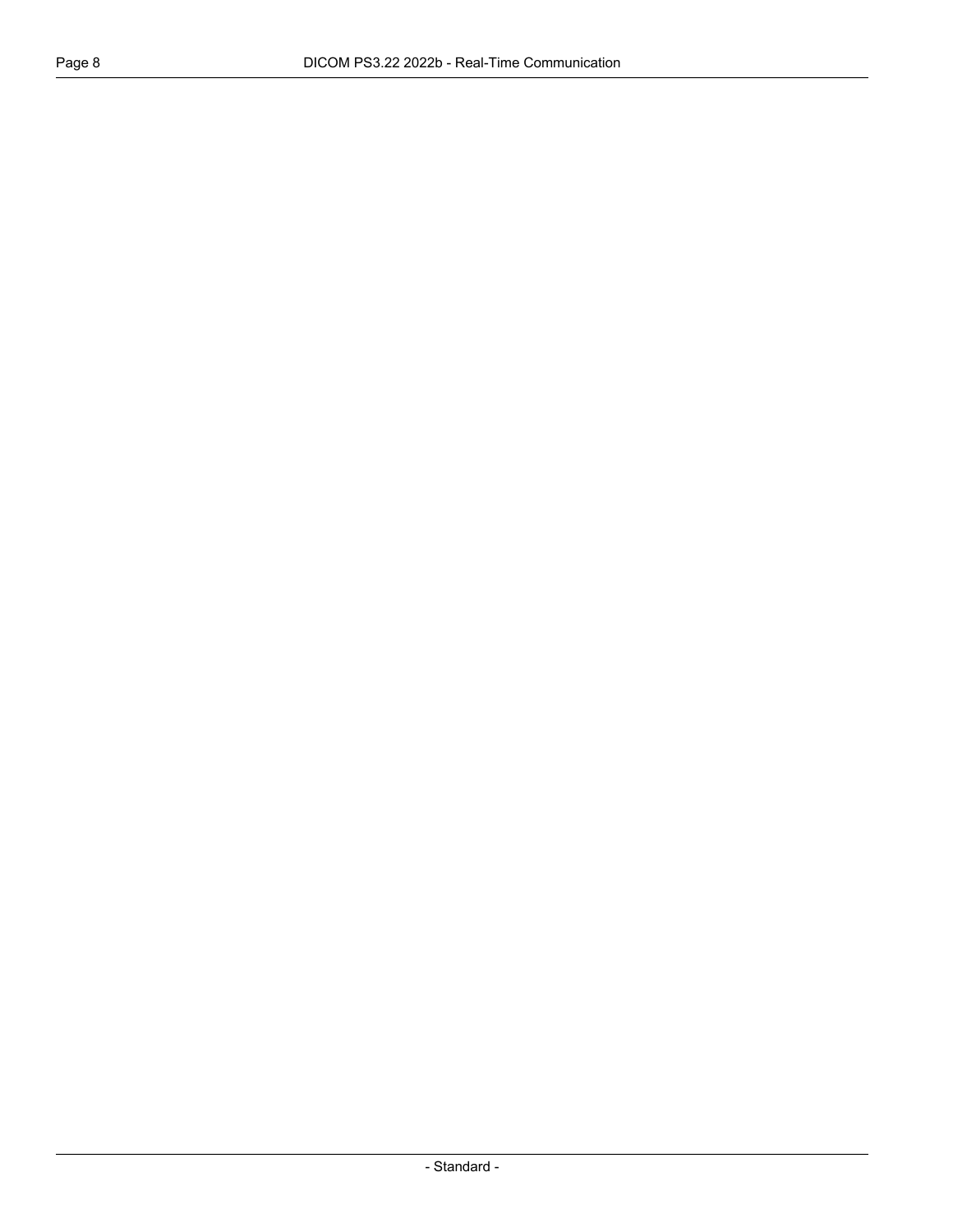### <span id="page-8-0"></span>**Notice and Disclaimer**

The information in this publication was considered technically sound by the consensus of persons engaged in the development and approval of the document at the time it was developed. Consensus does not necessarily mean that there is unanimous agreement among every person participating in the development of this document.

NEMA standards and guideline publications, of which the document contained herein is one, are developed through a voluntary consensus standards development process. This process brings together volunteers and/or seeks out the views of persons who have an interest in the topic covered by this publication. While NEMA administers the process and establishes rules to promote fairness in the development of consensus, it does not write the document and it does not independently test, evaluate, or verify the accuracy or completeness of any information or the soundness of any judgments contained in its standards and guideline publications.

NEMA disclaims liability for any personal injury, property, or other damages of any nature whatsoever, whether special, indirect, consequential, or compensatory, directly or indirectly resulting from the publication, use of, application, or reliance on this document. NEMA disclaims and makes no guaranty or warranty, expressed or implied, as to the accuracy or completeness of any information published herein, and disclaims and makes no warranty that the information in this document will fulfill any of your particular purposes or needs. NEMA does not undertake to guarantee the performance of any individual manufacturer or seller's products or services by virtue of this standard or guide.

In publishing and making this document available, NEMA is not undertaking to render professional or other services for or on behalf of any person or entity, nor is NEMA undertaking to perform any duty owed by any person or entity to someone else. Anyone using this document should rely on his or her own independent judgment or, as appropriate, seek the advice of a competent professional in determining the exercise of reasonable care in any given circumstances. Information and other standards on the topic covered by this publication may be available from other sources, which the user may wish to consult for additional views or information not covered by this publication.

NEMA has no power, nor does it undertake to police or enforce compliance with the contents of this document. NEMA does not cer tify, test, or inspect products, designs, or installations for safety or health purposes. Any certification or other statement of compliance with any health or safety-related information in this document shall not be attributable to NEMA and is solely the responsibility of the certifier or maker of the statement.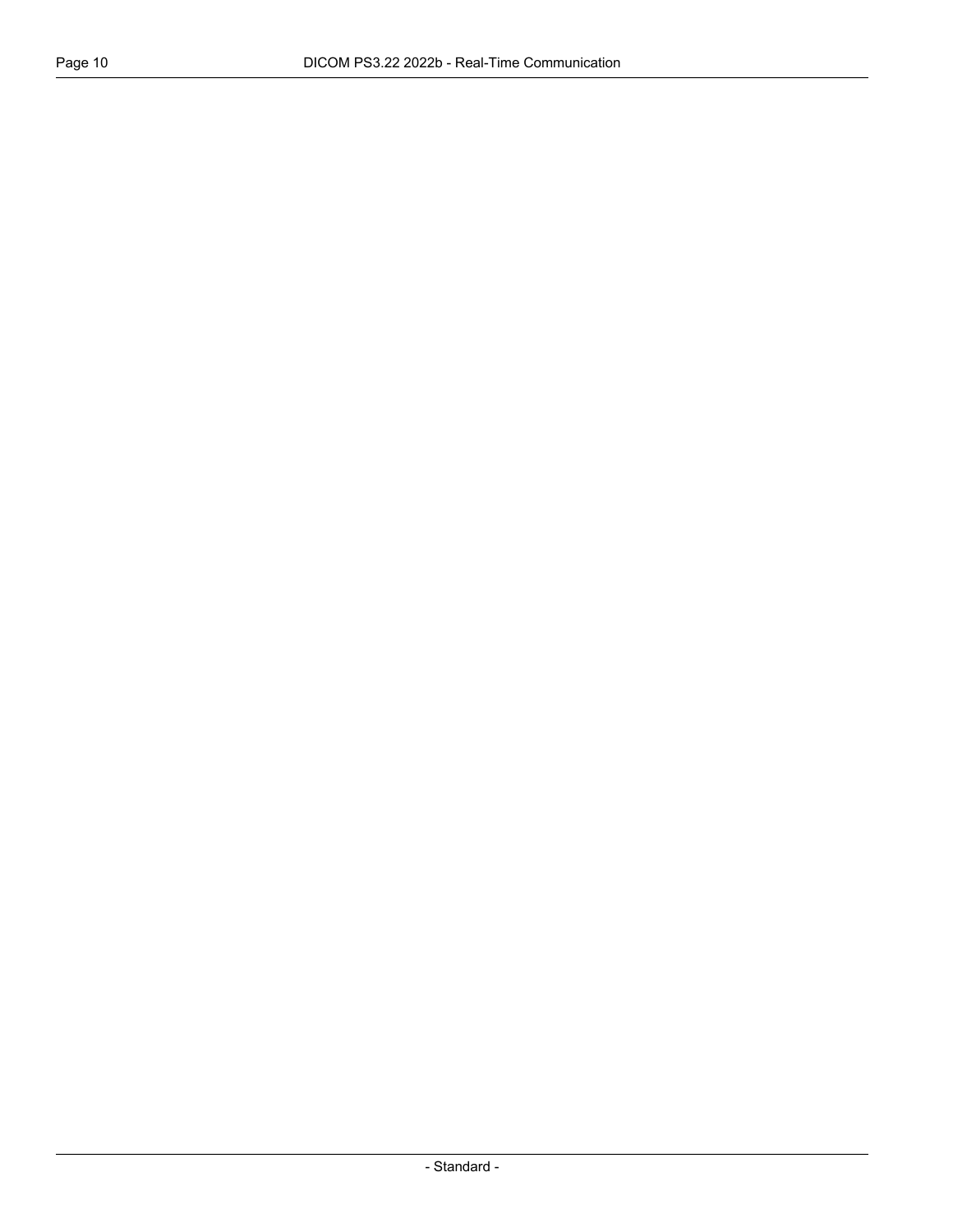### <span id="page-10-0"></span>**Foreword**

This DICOM Standard was developed according to the procedures of the DICOM Standards Committee.

The DICOM Standard is structured as a multi-part document using the guidelines established in [ISO/IEC [Directives,](#page-14-1) Part 2].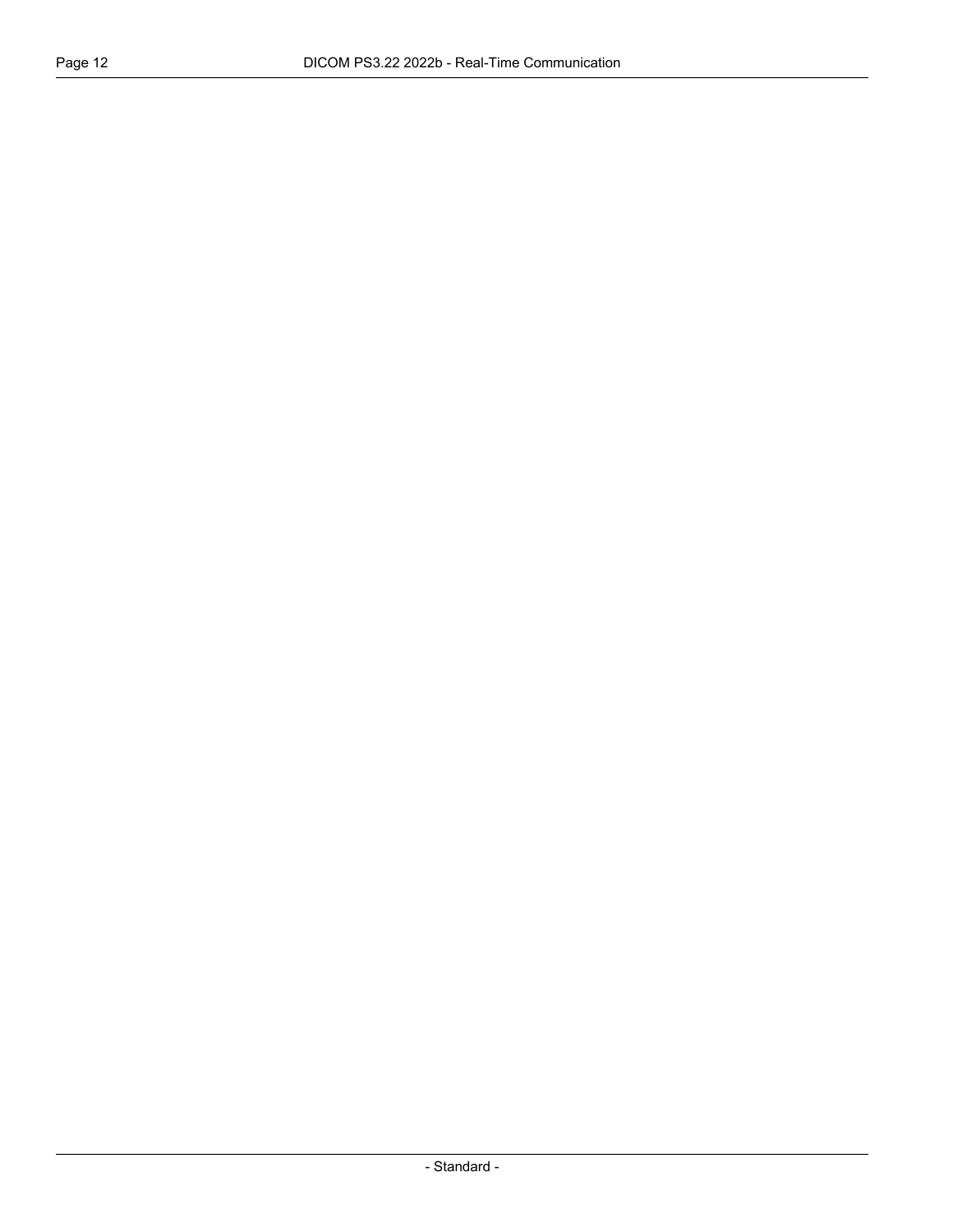# <span id="page-12-0"></span>**1 Scope and Field of Application**

This Part of the DICOM Standard specifies an SMPTE ST 2110-10 based service, relying on RTP, for the real-time transport of DICOM metadata. It provides a mechanism for the transport of DICOM metadata associated with a video or an audio flow based on the SMPTE ST 2110-20 and SMPTE ST 2110-30, respectively.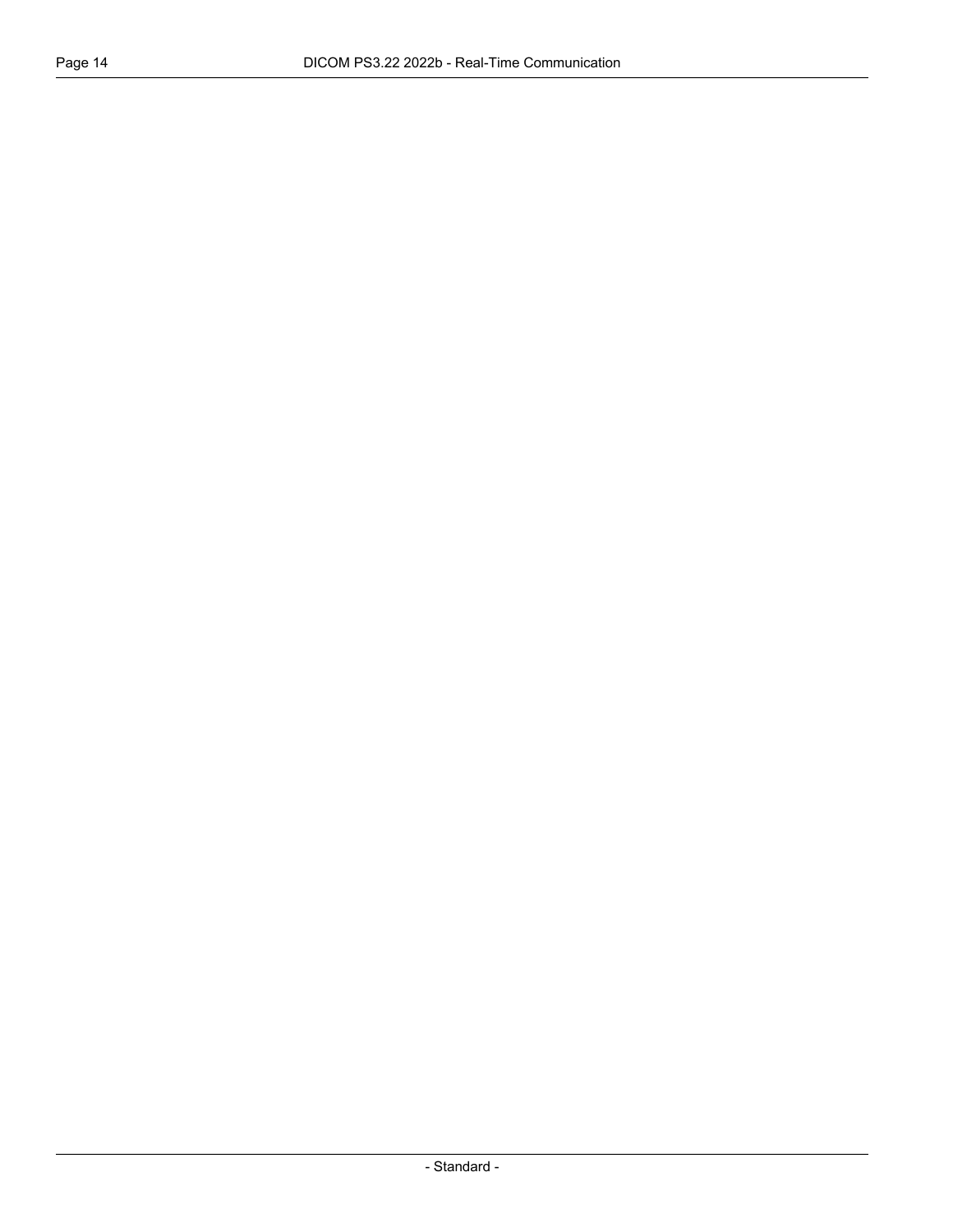### <span id="page-14-0"></span>**2 Normative and Informative References**

The following standards contain provisions that, through reference in this text, constitute provisions of this Standard. At the time of publication, the editions indicated were valid. All standards are subject to revision, and parties to agreements based on this Standard are encouraged to investigate the possibilities of applying the most recent editions of the standards indicated below.

- <span id="page-14-2"></span><span id="page-14-1"></span>[ISO/IEC Directives, Part 2] ISO/IEC. 2016/05. 7.0. *Rules for the structure and drafting of International Standards*. [http://www.iec.ch/](http://www.iec.ch/members_experts/refdocs/iec/isoiecdir-2%7Bed7.0%7Den.pdf) [members\\_experts/refdocs/iec/isoiecdir-2%7Bed7.0%7Den.pdf](http://www.iec.ch/members_experts/refdocs/iec/isoiecdir-2%7Bed7.0%7Den.pdf) .
- [EBU-SMPTE-VSF JT-NM Phase 2 Report] , , and . 2015. v1.0. *Joint Task Force on Networked Media (JT-NM) Phase 2 Report- Reference Architecture*. <http://jt-nm.org/RA-1.0/JT-NMReferenceArchitecturev1.0%20150904%20FINAL.pdf> .
- <span id="page-14-6"></span>[RFC 3550] IETF. 2003/07. *RTP: A Transport Protocol for Real-Time Applications*. <http://tools.ietf.org/html/rfc3550> .
- <span id="page-14-3"></span>[RFC 5285] IETF. 2008/07. *A General Mechanism for RTP Header Extensions*. <http://tools.ietf.org/html/rfc5285> .
- <span id="page-14-4"></span>[SMPTE ST 2110-10] Society of Motion Picture and Television Engineers (SMPTE). 2017. *Professional Media over IP Networks: System Timing and Definitions*.
- <span id="page-14-5"></span>[SMPTE ST 2110-20] Society of Motion Picture and Television Engineers (SMPTE). 2017. *Professional Media over IP Networks: Uncompressed Active Video*.
- [SMPTE ST 2110-30] Society of Motion Picture and Television Engineers (SMPTE). 2017. *Professional Media over IP Networks: PCM Digital Audio*.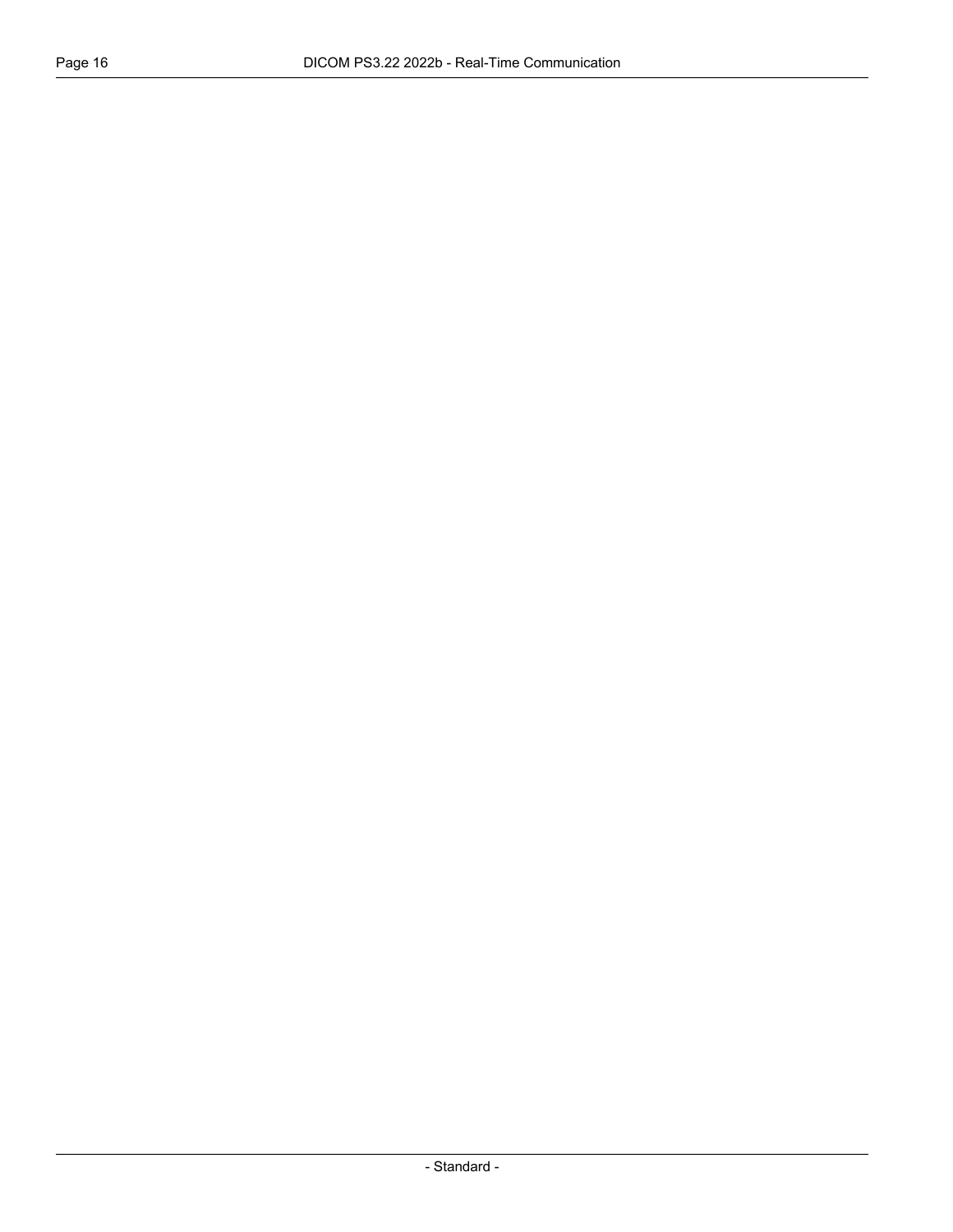## <span id="page-16-0"></span>**3 Definitions**

For the purposes of this Standard the following definitions apply.

#### **3.1 Reference Architecture Definitions:**

This Part of the Standard makes use of the following terms defined in [\[EBU-SMPTE-VSF](#page-14-2) JT-NM Phase 2 Report]:

| Essence                                | Video, audio or data type of source.                                                                                                                      |  |  |  |
|----------------------------------------|-----------------------------------------------------------------------------------------------------------------------------------------------------------|--|--|--|
| <b>Flow</b>                            | A sequence of Grains from a Source; a concrete representation of content emanating from the<br>Source.                                                    |  |  |  |
| Grain                                  | Represents an element of Essence or other data associated with a specific time, such as a frame,<br>or a group of consecutive audio samples, or captions. |  |  |  |
| Rendition                              | A collection of time-synchronized Flows intended for simultaneous presentation, providing a<br>complete experience of a Source Group.                     |  |  |  |
| Source                                 | An abstract concept that represents the primary origin of a Flow or set of Flows.                                                                         |  |  |  |
| 3.2 DICOM Real-Time Video Definitions: |                                                                                                                                                           |  |  |  |

#### DICOM Real-Time Video DICOM-RTV encompasses the DICOM-RTV Service, transport of related multimedia bulk data and the Real-Time IODs to which it may be applied. DICOM-RTV Service Real-Time transport of metadata which characterize multimedia bulk data.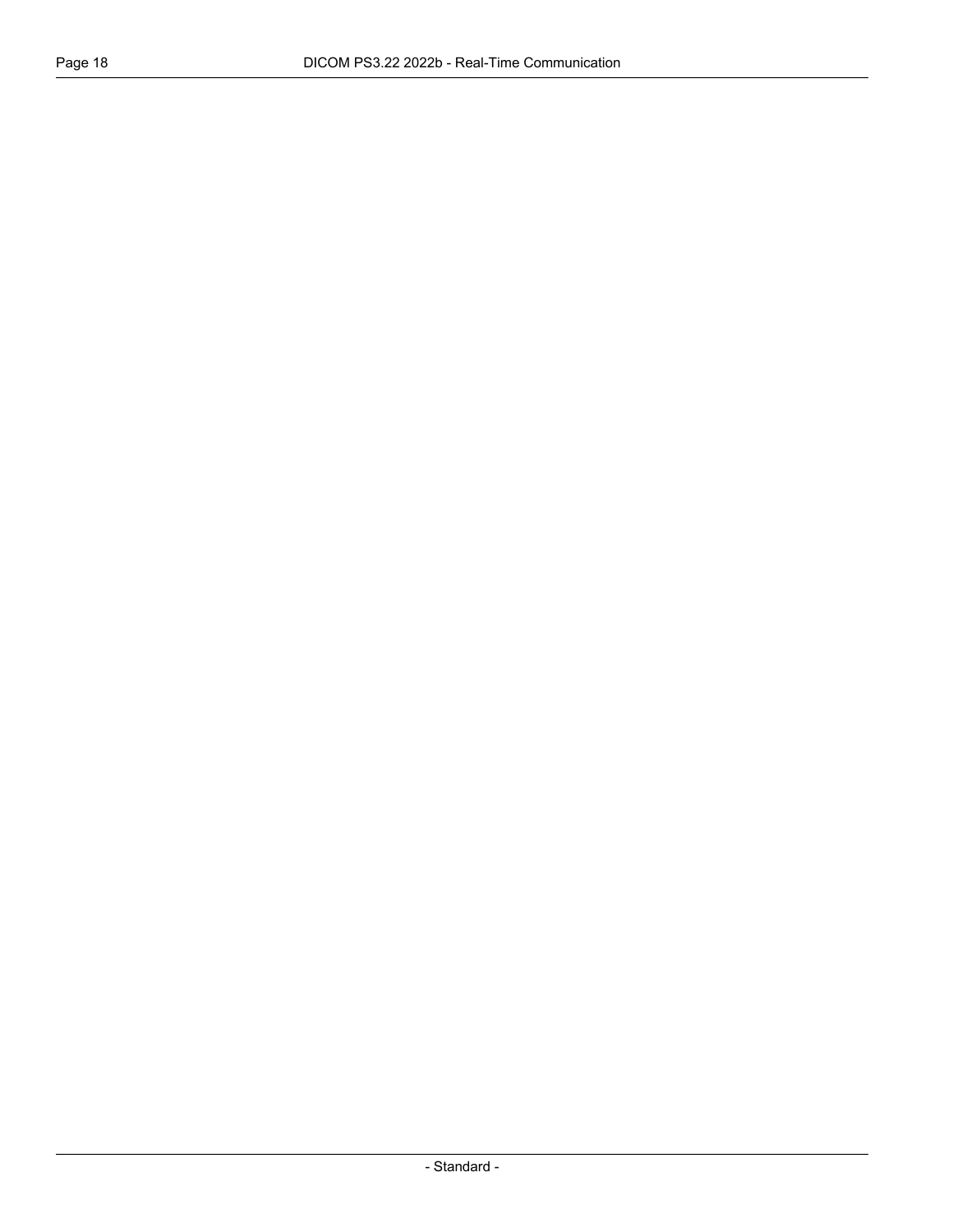# <span id="page-18-0"></span>**4 Symbols and Abbreviations**

The following symbols and abbreviations are used in this Part of the Standard.

| <b>AVP</b>   | Audio Video Profile                                |  |  |  |
|--------------|----------------------------------------------------|--|--|--|
| DICOM-RTV    | DICOM Real-Time Video                              |  |  |  |
| <b>NMOS</b>  | Networked Media Open Specifications                |  |  |  |
| <b>PTP</b>   | Precision Time Protocol                            |  |  |  |
| <b>RTP</b>   | Real-Time Transport Protocol                       |  |  |  |
| <b>SDP</b>   | <b>Session Description Protocol</b>                |  |  |  |
| <b>SMPTE</b> | Society of Motion Picture and Television Engineers |  |  |  |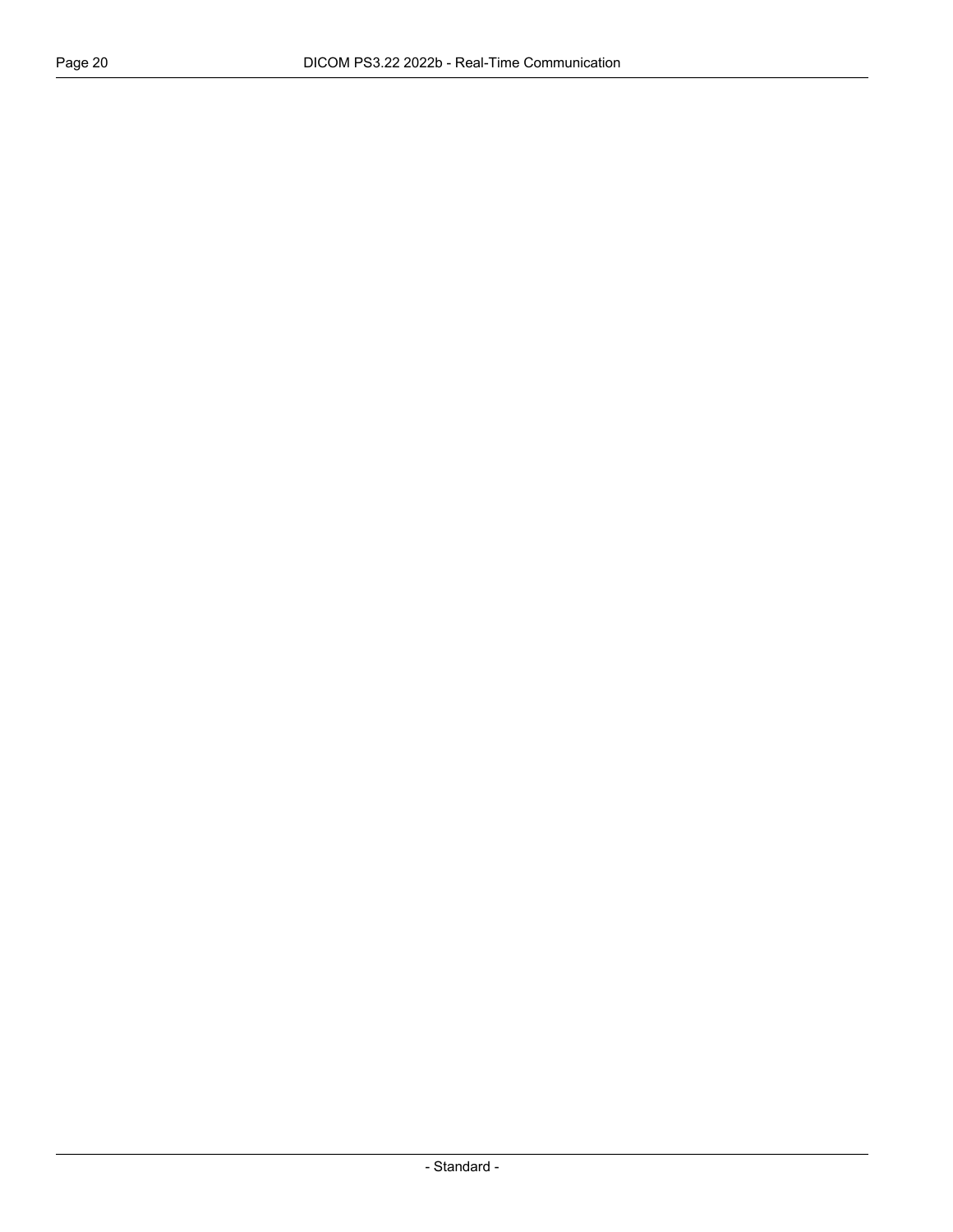### <span id="page-20-0"></span>**5 Conventions**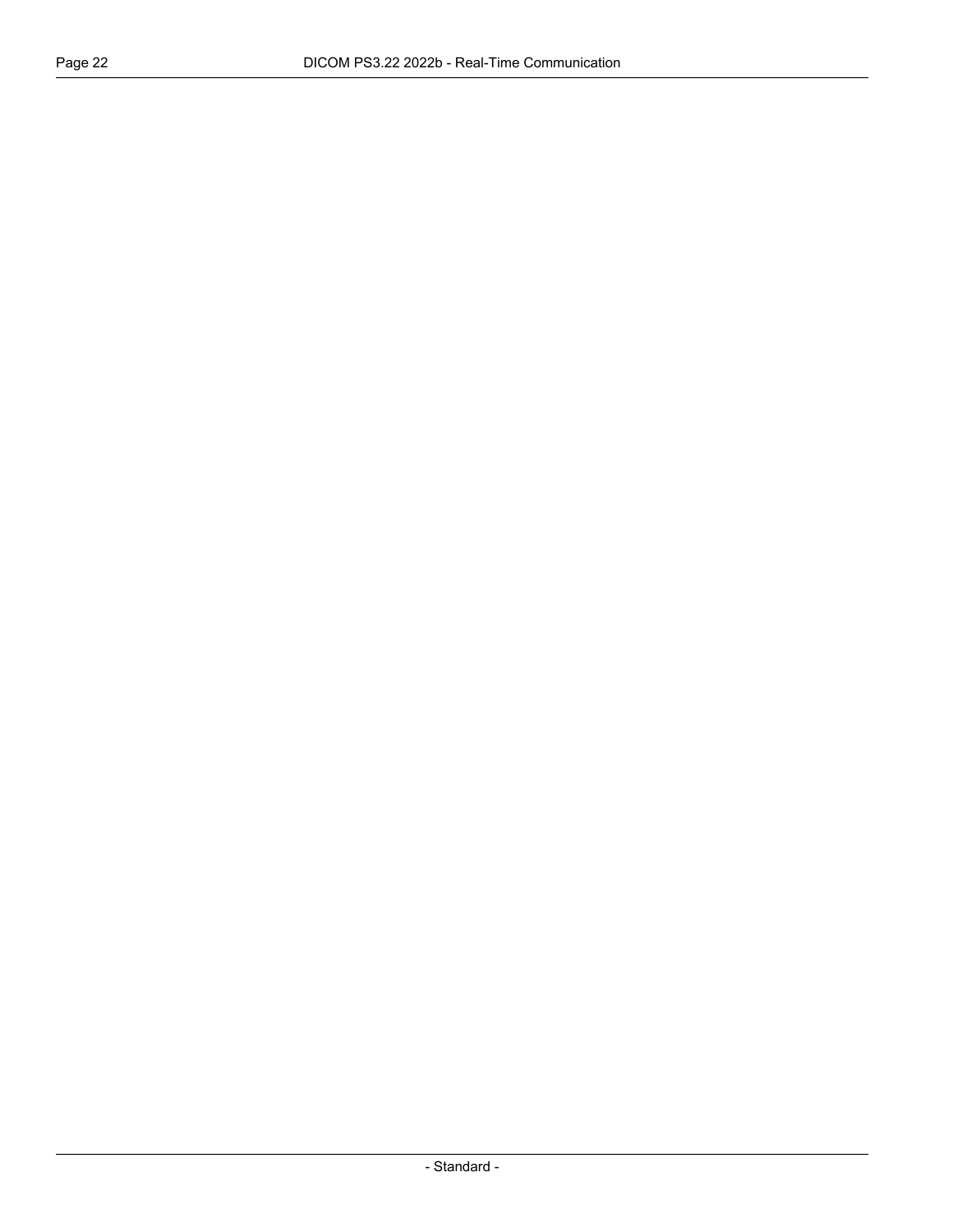# <span id="page-22-0"></span>**6 Data Communication Requirements**

[Figure](part01.pdf#figure_5-1) 5-1 in PS3.1 presents the general communication model of the DICOM Standard, which spans both network (on-line) and storage media interchange (off-line) communications. Application Entities may utilize any of the following transport mechanisms:

- the DICOM Message Service and Upper Layer Service, which provides independence from specific physical networking commu nication support and protocols such as TCP/IP,
- the DICOM Web Service API and HTTP Service, which allows use of common hypertext and associated protocols for transport of DICOM services,
- the Basic DICOM File Service, which provides access to Storage Media independently from specific physical media storage formats and file structures, or
- DICOM Real-Time Communication, which provides real-time transport of DICOM metadata based on SMPTE and RTP.

<span id="page-22-2"></span>This Part describes the DICOM Real-Time Communication, which uses the RTP protocol as defined in [SMPTE ST [2110-10\]](#page-14-3), as de picted in [Figure](#page-22-2) 6-1a.

| <b>Medical Images</b><br>and related information |                                           |  |  |  |  |  |  |  |
|--------------------------------------------------|-------------------------------------------|--|--|--|--|--|--|--|
| <b>DICOM Application Entity</b>                  |                                           |  |  |  |  |  |  |  |
| <b>Service Class Specifications</b>              |                                           |  |  |  |  |  |  |  |
|                                                  |                                           |  |  |  |  |  |  |  |
| Information Objects Definitions                  |                                           |  |  |  |  |  |  |  |
|                                                  |                                           |  |  |  |  |  |  |  |
| Dataset Structure and Encoding - Data Dictionary |                                           |  |  |  |  |  |  |  |
|                                                  | <b>Real Time Communications</b>           |  |  |  |  |  |  |  |
|                                                  | <b>BOUNDARY:</b><br>DICOM-RTP             |  |  |  |  |  |  |  |
|                                                  | <b>RTP</b>                                |  |  |  |  |  |  |  |
|                                                  | Security Layer<br>(Optional)<br>ъ.<br>ч.  |  |  |  |  |  |  |  |
|                                                  | <b>UDP Transport Layer</b><br>i L         |  |  |  |  |  |  |  |
|                                                  | Network Exchange<br>On-Line Communication |  |  |  |  |  |  |  |

**Figure 6-1a. DICOM Communication Model for Real-Time Communication**

### <span id="page-22-1"></span>**6.1 Interaction**

As shown in [Figure](#page-23-0) 6-1, a device can have multiple Sources, one for each Essence which corresponds of the type of bulk data (video, audio or medical metadata), each Source producing one or multiple Flows representing the same content in different formats (high definition, low definition, uncompressed, compress with or without loss, …).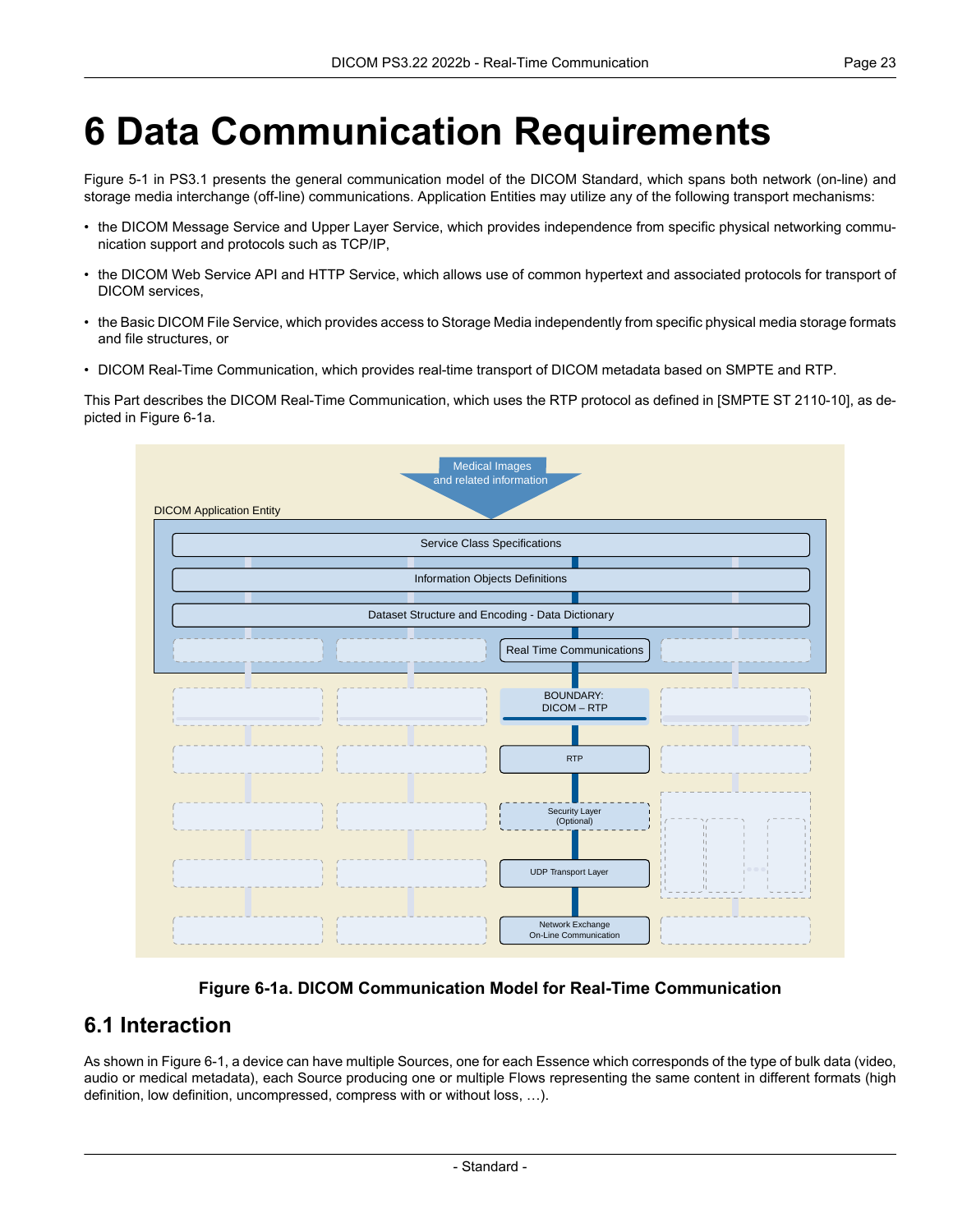<span id="page-23-0"></span>Several Sources may be grouped in a Source Group. A concrete experience of a Source Group is a Rendition, defined as a collection of time-synchronized Flows intended for simultaneous presentation (e.g., the audio channel of a surgical camera).



**Figure 6-1. Real World diagram of DICOM-RTV**

DICOM Real-Time Video standard specifies the communication mechanism for metadata, associated with real-time video and/or audio, originated from a medical imaging device. The mechanism involves one Source and one Flow of "DICOM Video Metadata Essence" for each video Flow and one Source and one Flow of "DICOM Audio Metadata Essence" for each audio Flow. Optionally, there is one Source and one Flow for the "DICOM Rendition Metadata" associating multiple Flows produced by the same device.

<span id="page-23-1"></span>The interaction shall be as shown in [Figure](#page-23-1) 6-2.



**Figure 6-2. Interaction Diagram**

[SMPTE ST [2110-10\]](#page-14-3) provides end-to-end network transport functions for applications transmitting real-time data. Content is transmitted in RTP sessions using RTP packets respecting [SMPTE ST [2110-10\].](#page-14-3)

A device can provide and/or consume content. A device that provides content has one or more Sources that can be of different Essences (e.g., Video and Audio). A Source is the origin of one or more Flows. Multiple Flows coming from the same Source are representations of the same content in different resolutions and/or codings. This is a broadcast/multicast protocol, so a device provides content whether or not a consuming device is present. A device that consumes content can subscribe/unsubscribe to available Flows.

The context and content of a video and/or audio Flow is described by a DICOM Metadata Flow, which is associated with each Flow. However the same DICOM Metadata Flow may be used to describe more than one Flow if their content is the same and their coding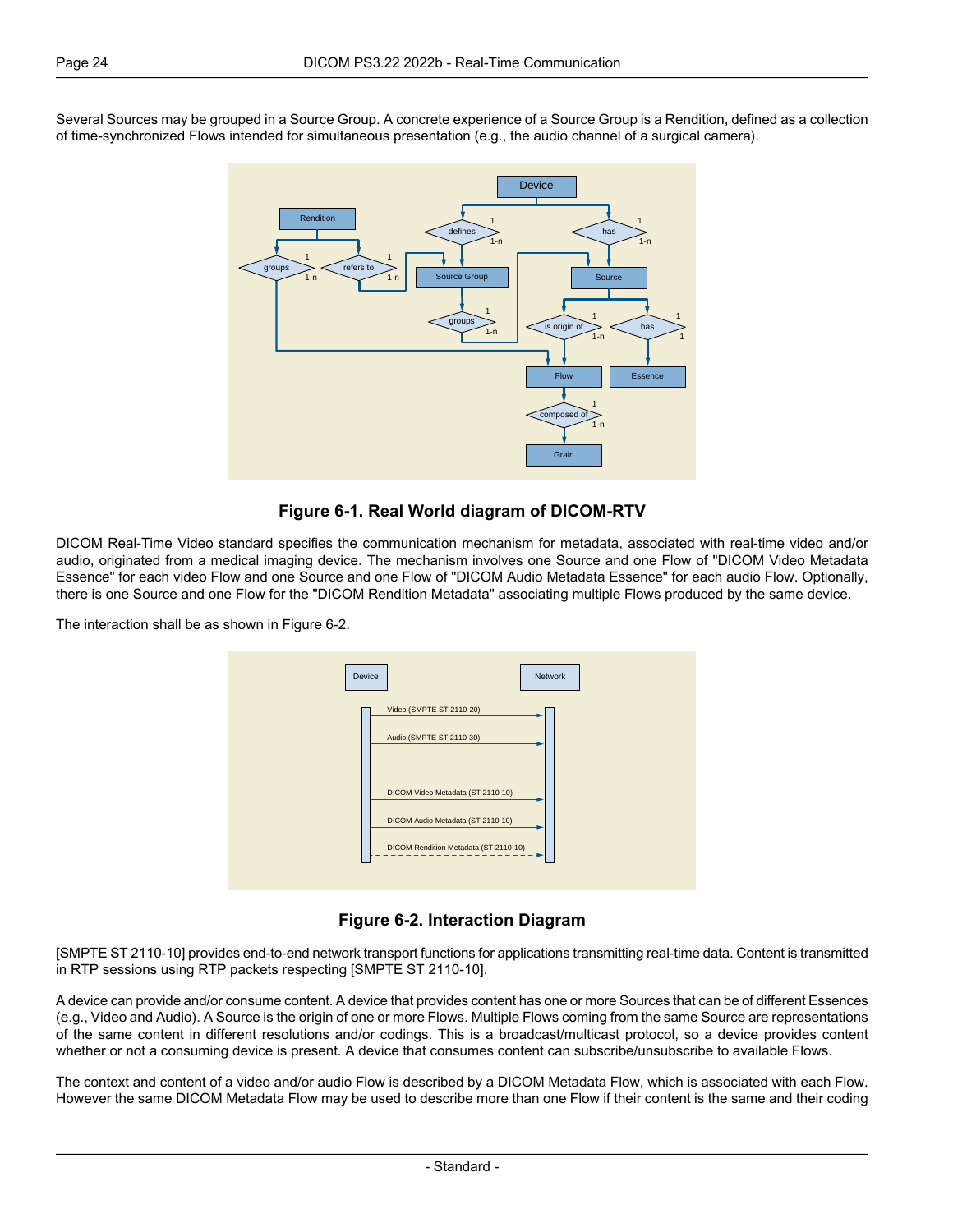<span id="page-24-0"></span>are close enough not to affect professional interpretation. A DICOM Rendition Metadata Flow may be used to associate multiple Flows provided by one device.

#### <span id="page-24-1"></span>**6.2 Transport**

#### **6.2.1 RTP Header**

All Essences shall be transported with RTP according to [SMPTE ST [2110-10\],](#page-14-3) which requires that each Flow is described by an SDP object which specifies its content as well as connection details enabling the receiver to join the session. In addition to mandatory information specified in [SMPTE ST [2110-10\],](#page-14-3) for Audio and Video Essence, the SDP may also include the following information:

- PTP Sync Timestamp
- PTP Origin Timestamp
- Source Identifier
- Flow Identifier

Note

This information is the best way for associating multiple Flows originating from the same device. The presence of such in formation in the SDP implies that it is contained in the RTP Extended Header present in the first IP packet of a Grain (video frame, audio sample, metadata set). It makes it possible to automatically associate and temporarily synchronize two Flows based on their content.

By definition, all the Flows according to [SMPTE ST [2110-10\]](#page-14-3) are synchronized by means of a common reference to the Universal Time, using PTP, with precision on the order of nanoseconds.

The RTP Header, for video and audio Flows, shall follow [SMPTE ST [2110-20\]](#page-14-4) and [SMPTE ST [2110-30\],](#page-14-5) respectively.

The RTP Header, for DICOM Metadata Flows, shall follow [SMPTE ST [2110-10\].](#page-14-3) The clock rate shall be identical to the one defined in the referenced audio or video Flow. The following additional constraints apply:

**extension (X) : 1 bit** Shall be set to 1.

**payload type (PT)** The value of payload type is selected from the range 96-127. It is recommended to avoid numbers frequently used for audio (97) and video (96), and for example use 104 for DICOM Metadata Essence. The value shall be associated to the media type "application" and the subtype "dicom" in the SDP. E.g., (DICOM Metadata on port 12345):

*m=application*12345 *RTP/AVP*104

*a=rtpmap:*104 *dicom/*90000

For the DICOM Metadata Essence, the RTP Header Extension defined by NMOS shall be present, including the following information:

- PTP Sync Timestamp
- PTP Origin Timestamp
- <span id="page-24-2"></span>• Source Identifier
- Flow Identifier

The "defined by profile" part of the RTP Header Extension shall be set to 0xBEDE identifying that the one-byte header extension form is used, as specified in [RFC [5285\].](#page-14-6)

#### **6.2.2 RTP Payload**

The RTP Payload for audio and video Flows shall follow [SMPTE ST [2110-20\]](#page-14-4) and [SMPTE ST [2110-30\],](#page-14-5) respectively.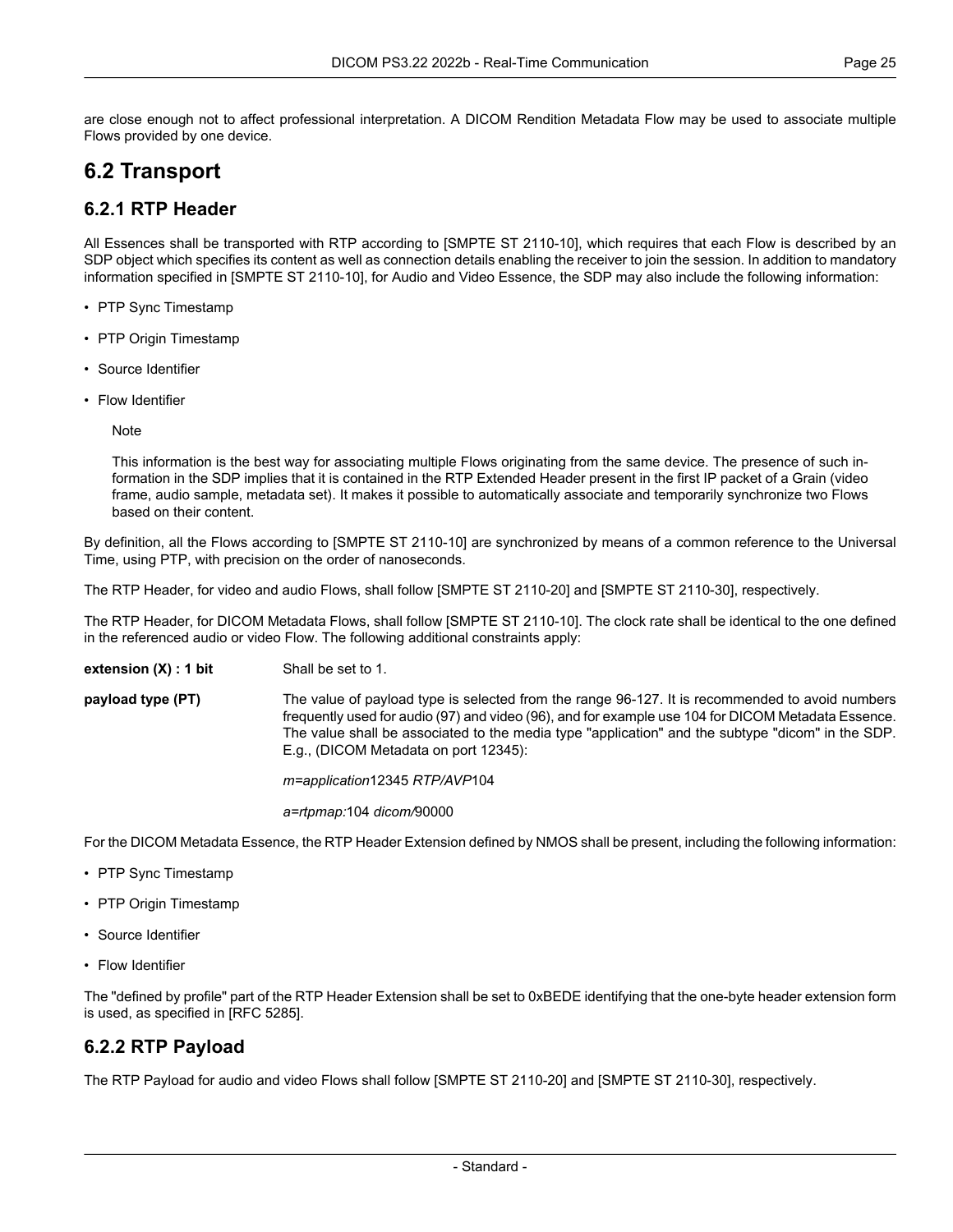The RTP Payload for DICOM Metadata Flows (audio, video and rendition) shall follow [SMPTE ST [2110-10\]](#page-14-3).

The RTP Payload for DICOM Metadata Flows consists of a DICOM dataset compliant with real-time communication.

The DICOM dataset is made of three parts:

- the RTV Meta Information part. This part shall be present in each Grain.
- the dynamic part containing information that varies over time (e.g., Origin Timestamp of the frame, Position of a probe, circle defining the eye. When it exists, this part shall be present in each Grain. The transmission rate of the dynamic part shall be identical to the rate of the associated Flow (e.g., one dataset per frame). This part is for the moment not applicable to DICOM Rendition Metadata.
- the static part containing information that doesn't vary over time (e.g. Patient Name, Modality,  $\hat{a}\epsilon$ ). This part will not be present in every Grain but shall be present at least in one Grain per second.

**Note** 

The receiver cannot process information received from a sender until it receives DICOM Metadata including the static part, so it has to be sent at least every second in order to avoid a longer wait by the receiver when "connected" to a sender.

The transmission rate of DICOM audio flows will be typically of the range of 48kHz. The transmission rate of DICOM video flows will be typically of the range of 60Hz. The transmission rate of the DICOM Rendition Metadata Flow shall be at least 1Hz. It may be ap propriate to use a higher frequency if there is a need for tight synchronization of associated Flows from a device (e.g., two videos of a stereo pair).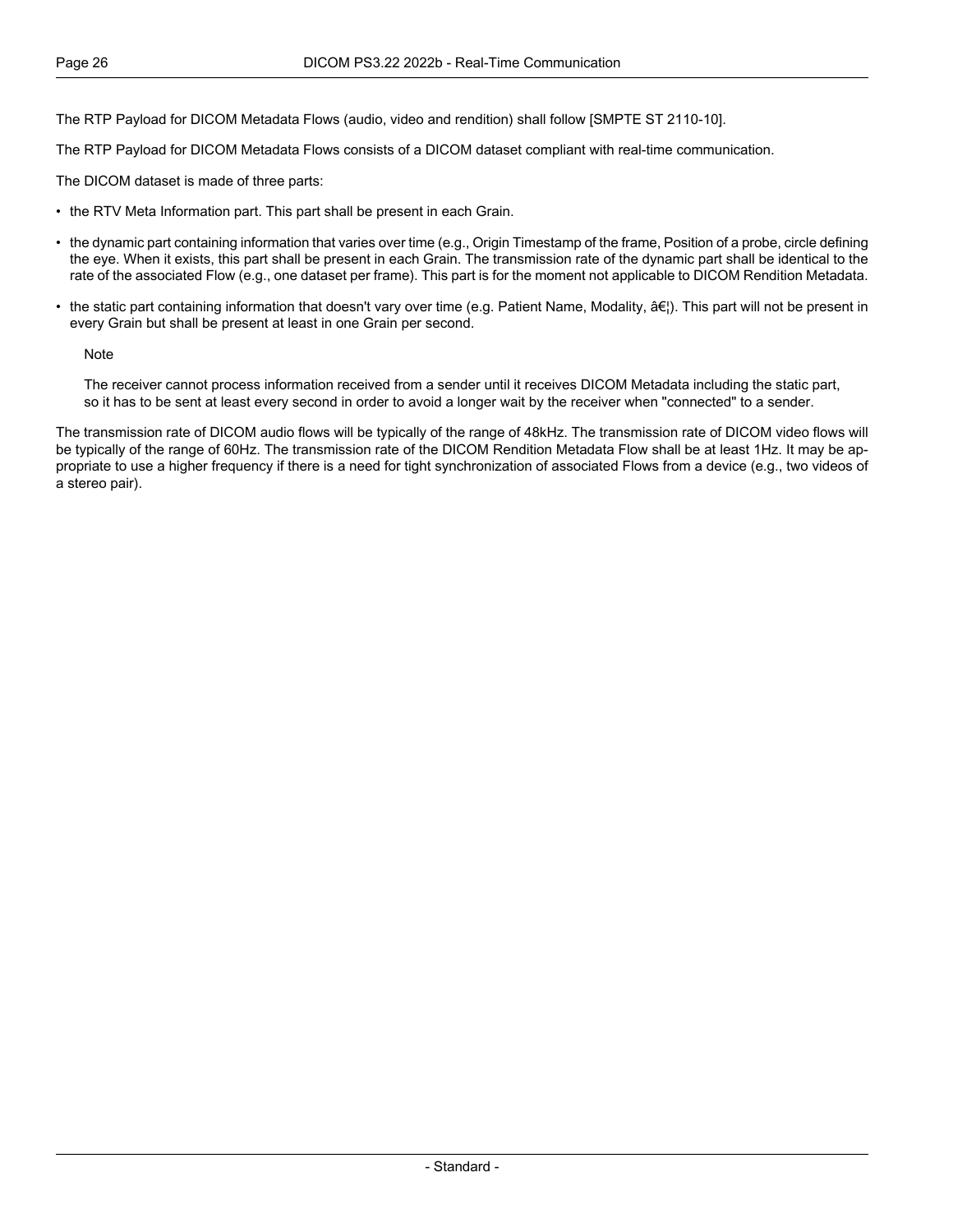## <span id="page-26-0"></span>**7 DICOM Real-Time Format**

The DICOM Real-Time Format provides a means to encapsulate in an RTP session the Data Set representing a SOP Instance.

<span id="page-26-2"></span>[Figure](#page-26-2) 7-1 illustrates the encapsulation of a DICOM audio or video dataset in RTP. The byte stream of the Data Set is placed into the RTP Payload after the DICOM-RTV Meta Information. Each RTP session corresponds to a single SOP Instance.

| RTP Header  |                       |                                                                                                                                                 |                                                                                                                            |  |  |  |  |  |
|-------------|-----------------------|-------------------------------------------------------------------------------------------------------------------------------------------------|----------------------------------------------------------------------------------------------------------------------------|--|--|--|--|--|
|             | Version (V)           |                                                                                                                                                 |                                                                                                                            |  |  |  |  |  |
|             | Padding (P)           |                                                                                                                                                 |                                                                                                                            |  |  |  |  |  |
|             | Extension (X)         |                                                                                                                                                 |                                                                                                                            |  |  |  |  |  |
|             |                       | CRSC (CC)                                                                                                                                       |                                                                                                                            |  |  |  |  |  |
|             | Marker (M)            |                                                                                                                                                 |                                                                                                                            |  |  |  |  |  |
|             |                       |                                                                                                                                                 | Payload Type (PT)                                                                                                          |  |  |  |  |  |
|             |                       |                                                                                                                                                 | Sequence Number                                                                                                            |  |  |  |  |  |
|             |                       |                                                                                                                                                 | (RTP) Timestamp                                                                                                            |  |  |  |  |  |
|             |                       |                                                                                                                                                 | Synchronization Source (SSRC) Identifier                                                                                   |  |  |  |  |  |
|             |                       |                                                                                                                                                 | RTP Header Extension                                                                                                       |  |  |  |  |  |
|             |                       |                                                                                                                                                 | PTP Sync Timestamp                                                                                                         |  |  |  |  |  |
|             |                       |                                                                                                                                                 | PTP Origin Timestamp                                                                                                       |  |  |  |  |  |
|             |                       | Flow Identifier                                                                                                                                 |                                                                                                                            |  |  |  |  |  |
|             | Source Identifier     |                                                                                                                                                 |                                                                                                                            |  |  |  |  |  |
|             | <b>Grain Duration</b> |                                                                                                                                                 |                                                                                                                            |  |  |  |  |  |
|             | <b>Grain Flags</b>    |                                                                                                                                                 |                                                                                                                            |  |  |  |  |  |
| RTP Payload |                       |                                                                                                                                                 |                                                                                                                            |  |  |  |  |  |
|             | <b>DICOM</b> dataset  |                                                                                                                                                 |                                                                                                                            |  |  |  |  |  |
|             |                       |                                                                                                                                                 | Payload Header (RTV Meta Information)                                                                                      |  |  |  |  |  |
|             |                       | Fixed-size preamble for compatibility with other standards and Definition<br>of the header (e.g., Media RTV SOP Class UID, Transfer Syntax UID) |                                                                                                                            |  |  |  |  |  |
|             |                       | Dynamic part (Curent Frame Functional Groups Module)                                                                                            |                                                                                                                            |  |  |  |  |  |
|             |                       |                                                                                                                                                 | Parameters of the current frame<br>(e.g., Position of the ultrasound probe, circle definig the eye)                        |  |  |  |  |  |
|             |                       |                                                                                                                                                 | [Static part (Video xx Image / Waveform / Rendition Selection Document IOD)]<br>(present at least every second)            |  |  |  |  |  |
|             |                       |                                                                                                                                                 | Patient/Study/Series/Equipment/FrameOfReference/Synchronization Attributes                                                 |  |  |  |  |  |
|             |                       |                                                                                                                                                 | Flow Description                                                                                                           |  |  |  |  |  |
|             |                       |                                                                                                                                                 | Parameters shared with all frames: list of: source id/flow id (i.e., some<br>information of the SDP "translated" to DICOM) |  |  |  |  |  |

**Figure 7-1. DICOM Dataset Encapsulation Within RTP**

#### <span id="page-26-1"></span>**7.1 RTV Meta Information**

<span id="page-26-3"></span>The RTV Meta Information includes identifying information on the encapsulated DICOM Data Set.

Note

The group number of the RTV Meta Information attributes (0002,xxxx) is lower than the one of other attributes in order to place the RTV Meta Information at the beginning of the payload, as is done in [PS3.10.](part10.pdf#PS3.10)

**Table 7.1-1. RTV Meta Information**

| <b>Attribute Name</b> | Taq                               | Type | <b>Attribute Description</b>                                                                                                                                                                                                                                                                                                   |
|-----------------------|-----------------------------------|------|--------------------------------------------------------------------------------------------------------------------------------------------------------------------------------------------------------------------------------------------------------------------------------------------------------------------------------|
| Header Preamble       | No Tag or Length<br><b>Fields</b> |      | A fixed 128 byte field available for Application Profile or<br>implementation specified use. If not used by an Application Profile<br>or a specific implementation, all bytes shall be set to 00H.<br>Receivers shall not rely on the content of this Preamble to determine<br>that this payload is or is not a DICOM payload. |
| <b>DICOM Prefix</b>   | No Tag or Length<br>Fields        |      | Four bytes containing the character string "DICM". This Prefix is<br>intended to be used to recognize that this payload is or is not a<br>DICOM payload.                                                                                                                                                                       |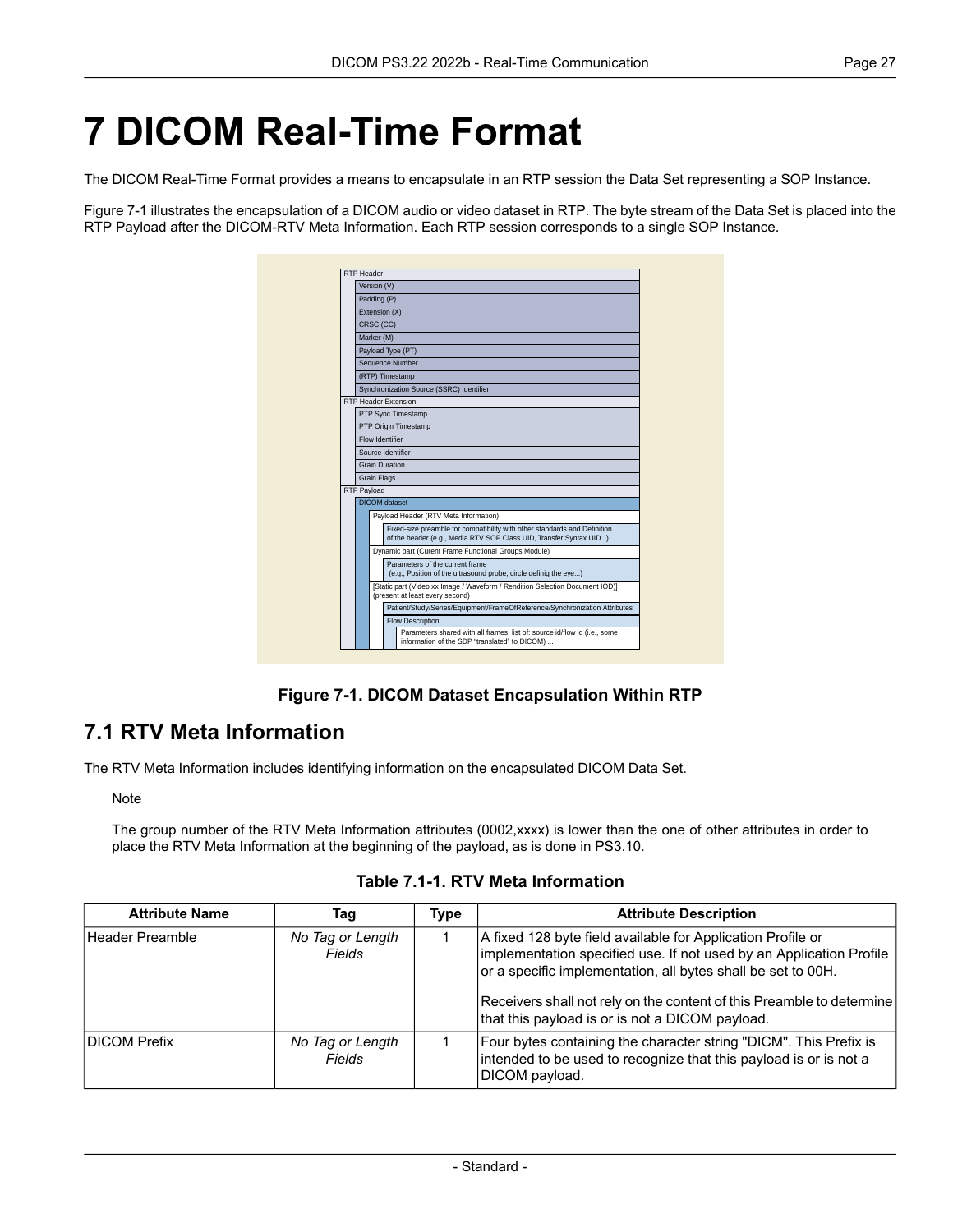| <b>Attribute Name</b>                            | Tag          | <b>Type</b>  | <b>Attribute Description</b>                                                                                                                                                                                               |  |
|--------------------------------------------------|--------------|--------------|----------------------------------------------------------------------------------------------------------------------------------------------------------------------------------------------------------------------------|--|
| File Meta Information Group<br>Length            | (0002, 0000) | 1            | Number of bytes following this RTV Meta Element (end of the Value<br>field) up to and including the last RTV Meta Element of the Group<br>2 RTV Meta Information                                                           |  |
| <b>Transfer Syntax UID</b>                       | (0002, 0010) | 1            | Uniquely identifies the Transfer Syntax used to encode the referred<br>bulk-data Flow. This Transfer Syntax does not apply to the RTV<br>Metadata which is encoded using the Explicit VR Little Endian<br>Transfer Syntax. |  |
| <b>RTV Meta Information Version</b>              | (0002, 0031) | $\mathbf{1}$ | This is a two byte field where each bit identifies a version of this RTV<br>Meta Information header. In version 1 the first byte value is 00H and<br>the second byte value is 01H.                                         |  |
| <b>RTV Communication SOP</b><br>Class UID        | (0002, 0032) | 1            | Uniquely identifies the SOP Class associated with the Data Set.<br>SOP Class UIDs allowed for RTV Communication are specified in<br>section 7.2 STANDARD SOP CLASSES.                                                      |  |
| <b>RTV Communication SOP</b><br>Instance UID     | (0002, 0033) | 1            | Uniquely identifies the SOP Instance associated with the Data Set<br>placed in the RTP Payload and following the RTV Meta Information.                                                                                     |  |
| <b>RTV Source Identifier</b>                     | (0002, 0035) | 1            | The UUID of the RTP source that sends the RTV Metadata Flow.                                                                                                                                                               |  |
| <b>RTV Flow Identifier</b>                       | (0002, 0036) | $\mathbf{1}$ | The UUID of the RTV Metadata Flow.                                                                                                                                                                                         |  |
| RTV Flow RTP Sampling Rate                       | (0002, 0037) | 1C           | The rate of the dynamic part of the RTV Metadata Flow, the same<br>as the bulk-data Flow rate.<br>Required if RTV Metadata Flow includes a dynamic part.                                                                   |  |
| <b>RTV Flow Actual Frame</b><br>Duration         | (0002, 0038) | 3            | Duration of image capture in msec.                                                                                                                                                                                         |  |
| <b>Private Information Creator</b><br><b>UID</b> | (0002, 0100) | $\mathbf{3}$ | The UID of the creator of the private information (0002,0102).                                                                                                                                                             |  |
| Private Information                              | (0002, 0102) | 1C           | Contains Private Information placed in the RTV Meta Information.<br>The creator shall be identified in (0002,0100). Required if Private<br>Information Creator UID (0002,0100) is present.                                 |  |

### <span id="page-27-1"></span><span id="page-27-0"></span>**7.2 Standard SOP Classes**

The SOP Classes in the Real-Time Communication Class identify the Composite IODs to be sent. [Table](#page-27-1) 7.2-1 identifies Standard SOP Classes.

#### **Table 7.2-1. Standard SOP Classes**

| <b>SOP Class Name</b>                                               | <b>SOP Class UID</b> | IOD Specification (defined in PS3.3)   |
|---------------------------------------------------------------------|----------------------|----------------------------------------|
| Video Endoscopic Image Real-Time Communication   1.2.840.10008.10.1 |                      | Real-Time Video Endoscopic Image IOD   |
| Video Photographic Image Real-Time<br>Communication                 | 1.2.840.10008.10.2   | Real-Time Video Photographic Image IOD |
| Audio Waveform Real-Time Communication                              | 1.2.840.10008.10.3   | Real-Time Audio Waveform IOD           |
| Rendition Selection Document Real-Time<br>l Communication           | 1.2.840.10008.10.4   | Rendition Selection Document IOD       |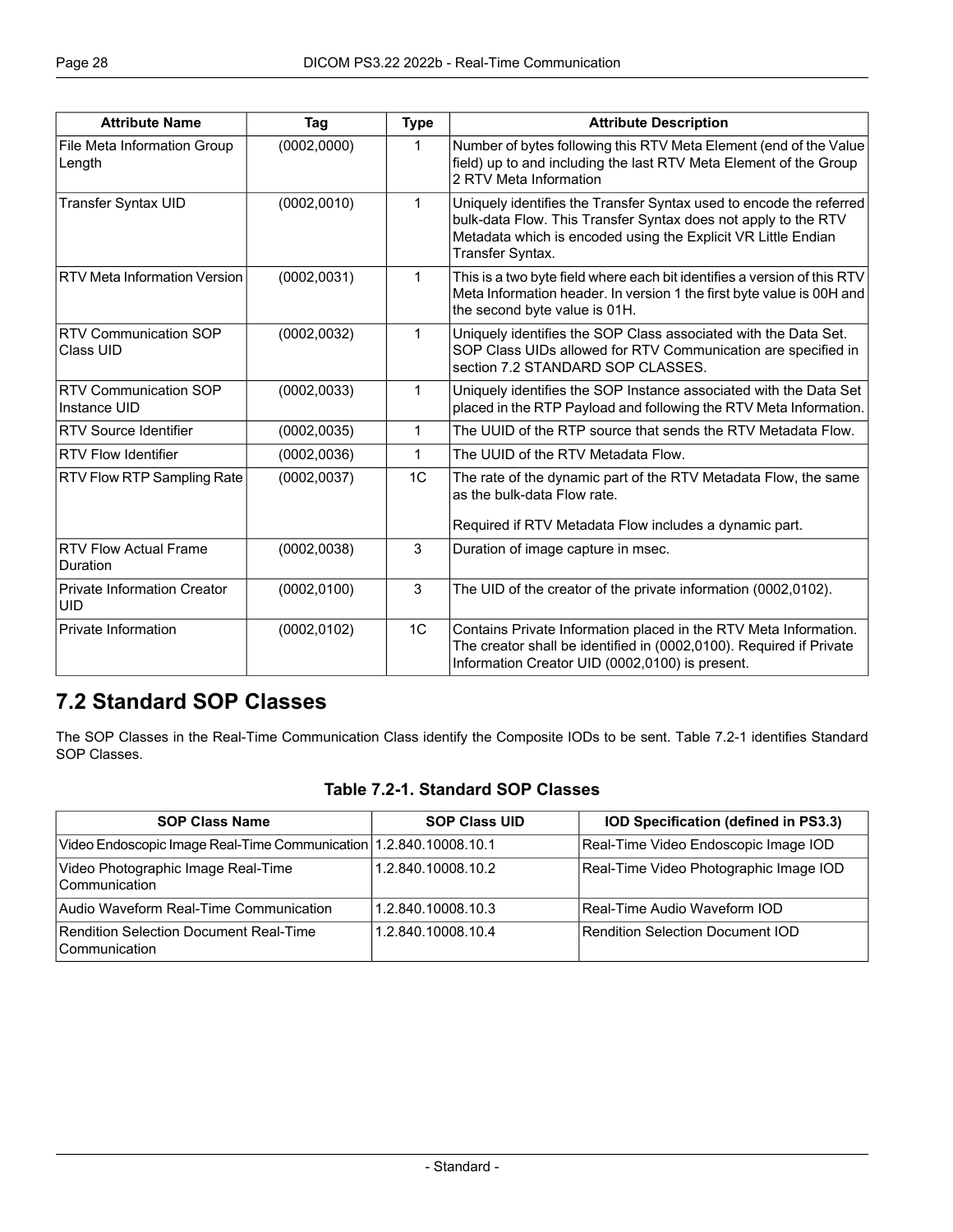## <span id="page-28-0"></span>**8 Security Considerations**

The metadata and ancillary streams usually contain Personally Identifiable Information (PII). The video and audio streams might contain protected information. The underlying SMPTE protocols do not specify any security protections to ensure confidentiality, in tegrity, or availability of the various data streams. DICOM does not specify any additions to the SMPTE protocols to provide such protection. Authorization and authentication of access to the DICOM-RTV Service is handled by configuration. Authentication is not re-confirmed at initiation of the underlying SMPTE protocols, and DICOM does not specify any additions to the SMPTE protocols for access control, authorization, or authentication.

The potential eavesdropping, replay, message insertion, deletion, modification, man-in-the-middle and denial of service attacks have not been analyzed. That analysis is up to the individual sites and installations.

Individual sites and installations will also need to perform their own assessments and selection of security mechanisms and add protections as necessary. The data rates and strict timing requirements for the data streams require careful analysis of any security mechanisms that are added. There do exist security mechanisms that operate at and below the IP level that can meet foreseen use cases, but there is insufficient experience or evidence to justify DICOM making a recommendation.